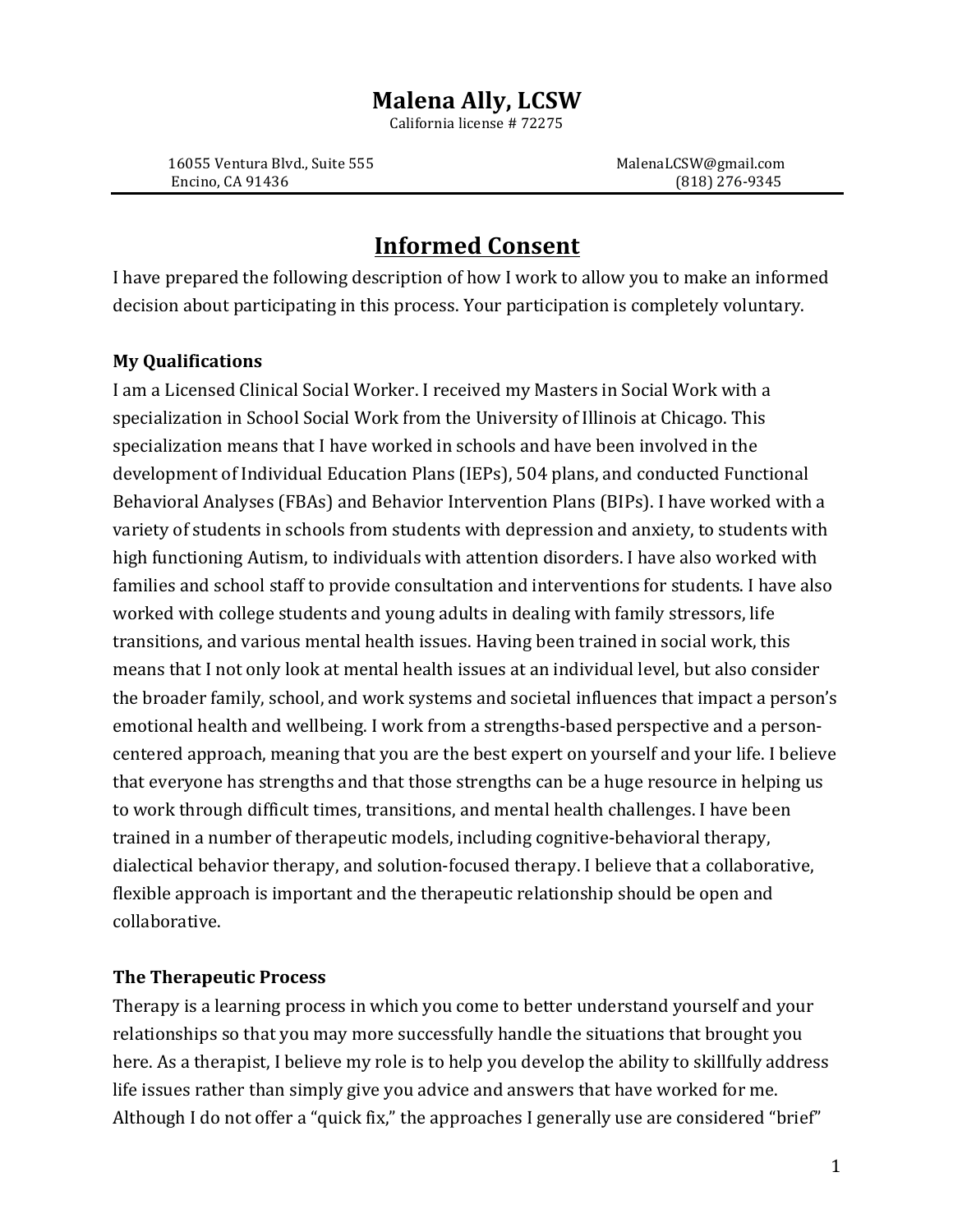and through our work you will develop skills that you can continue to use to address similar issues in the future. If at anytime you feel uncomfortable with the process or are unclear about the process, please feel free to discuss your concerns with me—that's what I am here for.

The length of therapy varies depending on each person's situation, including the type of problem, severity, history, resources, and personal motivation. Many clients experience moderate gains in the first three sessions, with the majority needing 12-18 sessions to resolve or significantly improve their situations. Clients with more complex situations and/or severe/chronic issues often require more treatment. Sometimes clients find that their initial concern is quickly resolved or less important when new issues are brought to light. This shift in focus is very common and is often considered a form of progress. A small minority do not experience benefits or the situation may worsen, which is therefore a potential risk of seeking treatment. Often, if painful situations have been avoided prior to therapy, things may become worse before they get better while these neglected issues are brought to light for the first time. Experiencing uncomfortable feelings, discussing unpleasant situations and/or aspects of your life are considered risks of therapy sessions.

## **Termination and Referral**

You have the right to terminate services at any time. I am happy to discuss any concerns you have and will help you locate alternative services if desired. If, for any reason, I feel that I am not able to help you make significant progress or that I do not have the expertise to best assist you, I will refer you to a person or program that can.

# **Collaboration with Other Professionals**

In order to provide quality services, I often need to collaborate with other professionals, such as your physician, psychiatrist, past therapists, and/or other mental health professionals. You will be asked to complete a release of information authorizing these exchanges; in some cases, I may not be able to provide services without this.

# **Please Ask Questions**

You may have questions about my qualifications, therapy, or anything not addressed here. *It is your right* to have a complete explanation for any questions you may have at this time. Also, please feel free to ask me any questions or share any concerns that might arise during the process of therapy. Although I know this may be uncomfortable at times, your openness and honestly will allow me to better serve you.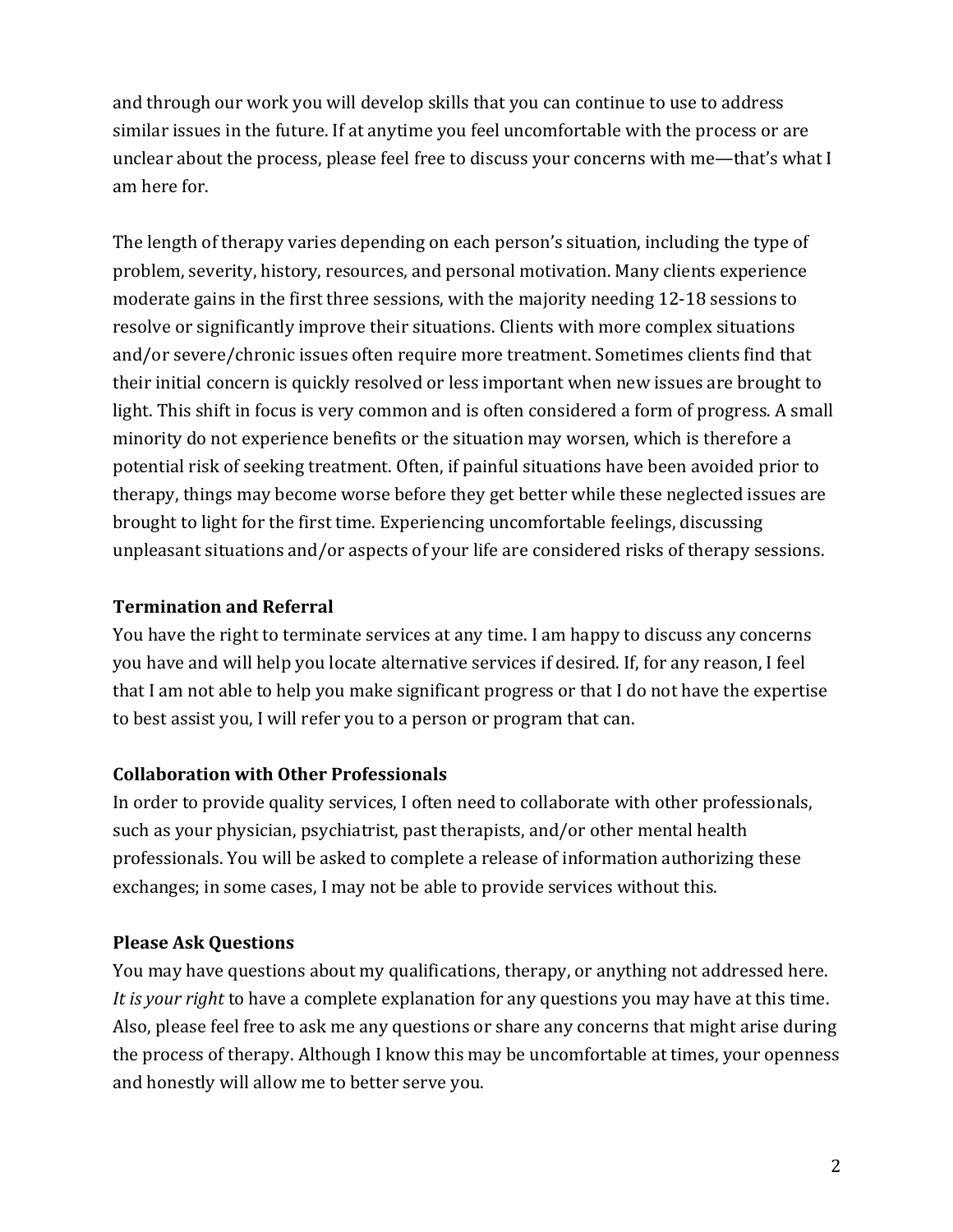#### **Fees and Length of Sessions**

My fee for a 50-minute session is \$150. A sliding fee scale may be used in setting the fee to accommodate clients with special needs who cannot pay the full fee. All fees are payable at the time of service. Extended sessions are sometimes asked for and needed and are charged on a pro-rated basis for every 15 minutes based on the \$150.00 fee. Phone calls (other than standard scheduling or business calls) are also sometimes requested and needed. They are also charged at the same pro-rated rate. You will be required to pay for your phone session at your next scheduled appointment. Site visits, writing and reading of reports, consultation with other professionals, release of information, and reading records will be charged at the same rate with your prior knowledge and agreement.

*Missed or late sessions:* If will not be able to attend a session, please notify me at least 24 hours in advance. If you do not notify me, you will be charged a \$75 no-show or late cancellation fee. If you are late to a session, please understand that you may have a shortened amount of time for your therapy session.

# **Confidentiality**

What you discuss during your therapy session is kept confidential. No contents of the therapy sessions, whether verbal or written, may be shared with another party without your written consent or the written consent of your legal guardian. If we happen to see each other in public, I will not acknowledge you, as a means to protect your privacy; however, you may acknowledge me. Additionally, whenever possible, therapists avoid entering into any other form of relationship with clients outside of session to maximize client comfort and sense of safety. I maintain electronic medical records of our meetings that contain your diagnosis, treatment plan, and weekly summary of treatment progress, taking reasonable steps to secure your records. These records are for my use in providing treatment, and may not be released without your signature, unless there is a valid subpoena or otherwise mandated by law.

#### The following is a list of exceptions to confidentiality:

#### **Duty to Warn and Protect**

If you disclose a plan or threat to harm yourself, the therapist must attempt to notify your family and notify legal authorities. In addition, if you disclose a plan to threat or harm another person, the therapist is required to warn the possible victim and notify legal authorities.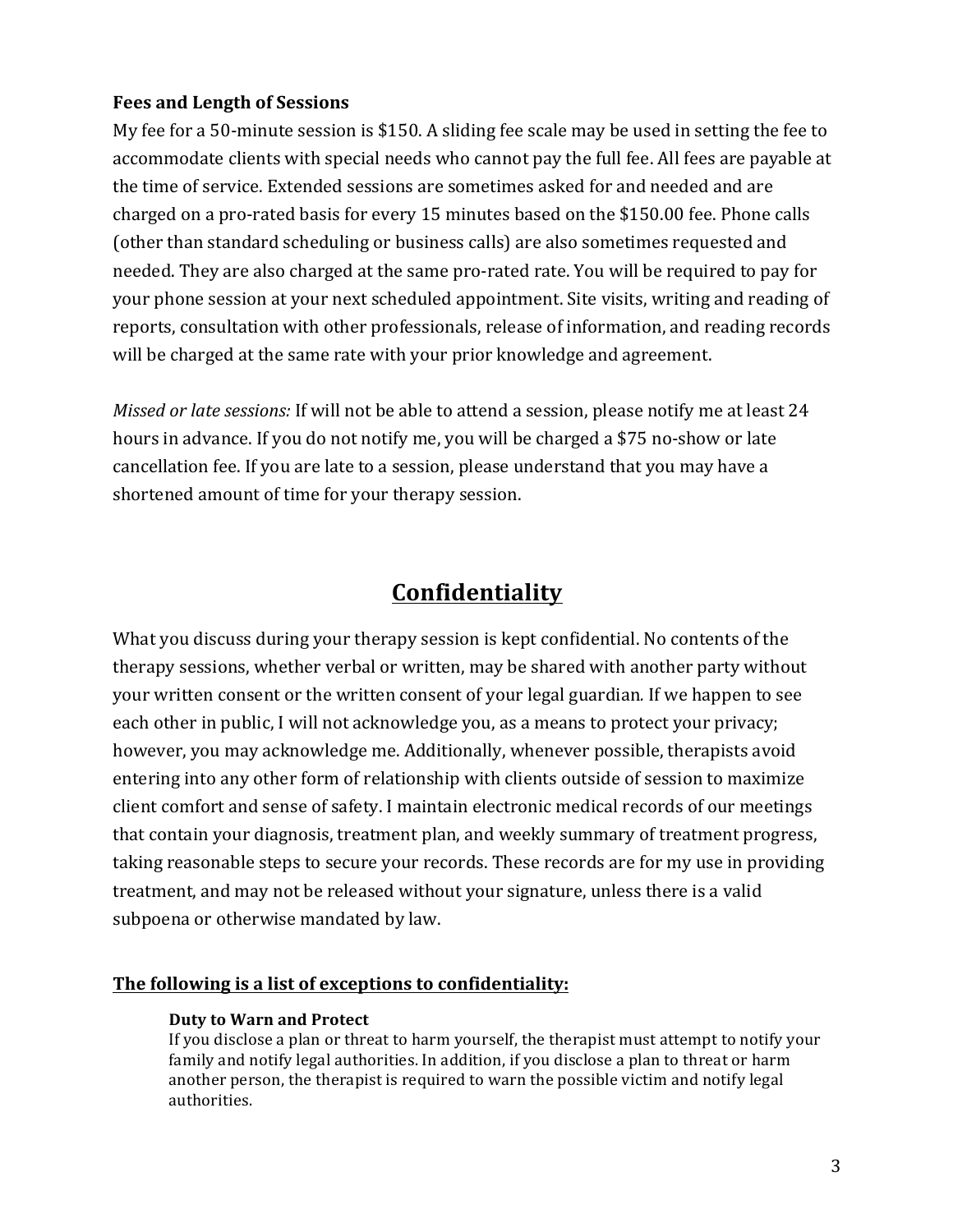### **Abuse of Children and Vulnerable Adults**

If you disclose, or it is suspected, that there is abuse or harmful neglect of children or vulnerable adults (i.e. the elderly, disabled/incompetent), the therapist must report this information to the appropriate state agency and/or legal authorities.

#### **Prenatal Exposure to Controlled Substances**

Therapists must report any admitted prenatal exposure to controlled substances that could be harmful to the mother or the child.

#### **Minors/Guardianship**

Parents or legal guardians of non-emancipated minor clients have the right to access the clients' records.

#### **Insurance Providers**

Insurance companies and other third-party payers are given information that they request regarding services to the clients.

The type of information that may be requested includes: types of service, dates/times of service, diagnosis, treatment plan, description of impairment, progress of therapy, case notes, summaries, etc.

# **I/We have read and understand the above conditions of treatment, confidentiality** practices, and terms of payment and hereby consent to treatment.

\_\_\_\_\_\_\_\_\_\_\_\_\_\_\_\_\_\_\_\_\_\_\_\_\_\_\_\_\_\_\_\_\_\_\_\_\_\_\_\_\_\_\_\_\_\_\_\_ \_\_\_\_\_\_\_\_\_\_\_\_\_\_\_\_\_\_

\_\_\_\_\_\_\_\_\_\_\_\_\_\_\_\_\_\_\_\_\_\_\_\_\_\_\_\_\_\_\_\_\_\_\_\_\_\_\_\_\_\_\_\_\_\_\_\_\_ \_\_\_\_\_\_\_\_\_\_\_\_\_\_\_\_\_\_ 

\_\_\_\_\_\_\_\_\_\_\_\_\_\_\_\_\_\_\_\_\_\_\_\_\_\_\_\_\_\_\_\_\_\_\_\_\_\_\_\_\_\_\_\_\_\_\_\_\_\_ \_\_\_\_\_\_\_\_\_\_\_\_\_\_\_\_\_\_ 

Client (or Parent) Signature Date

Client Signature Date

Therapist Signature **Date**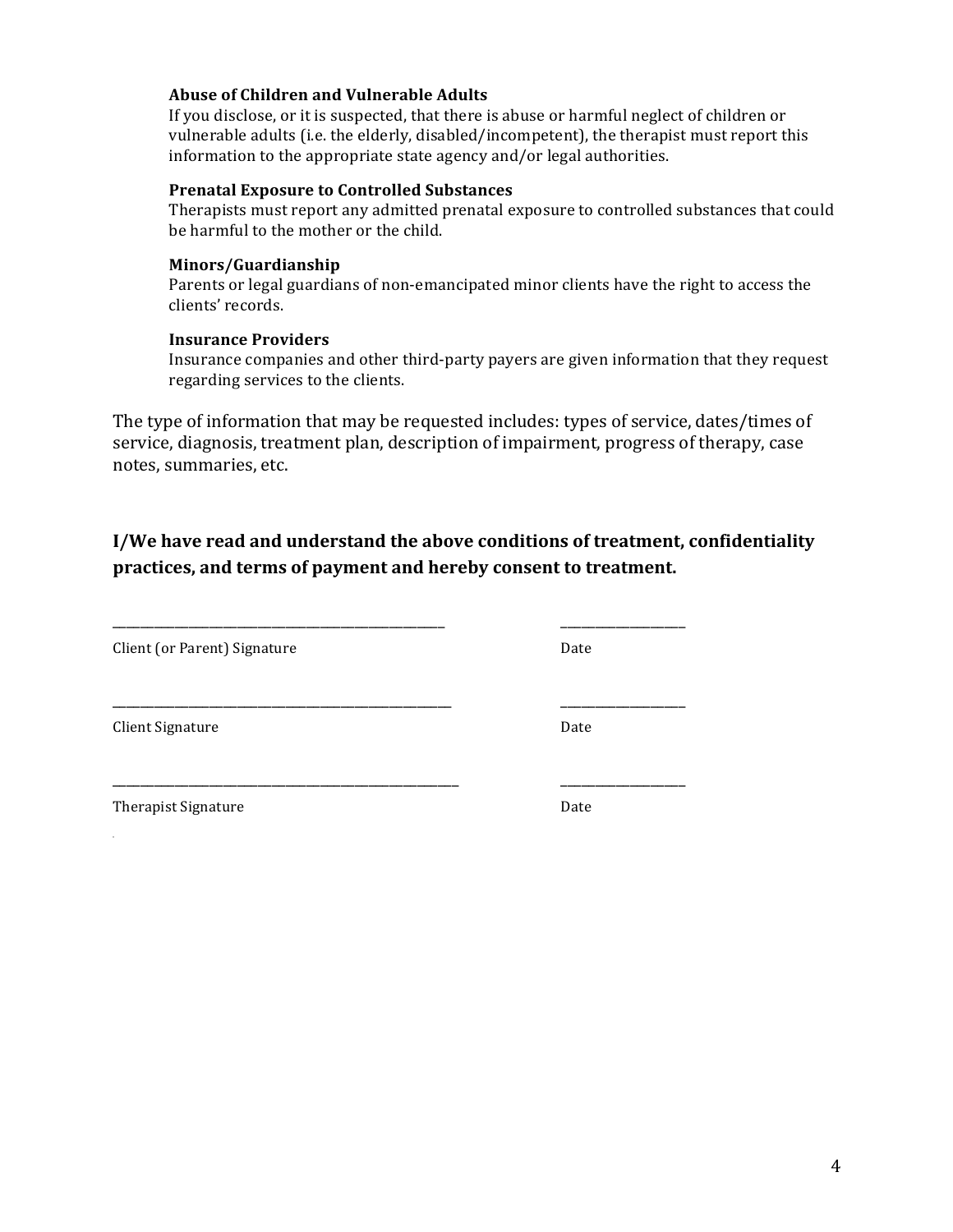### **Acknowledgement of Receipt of Notice of Privacy Practices**

I have read and understand the **Notice of Privacy Practices**. I understand that I may request a copy of this policy for my records. I understand that I may ask my therapist about the policy if I have any questions now or in the future.

| Client (printed name)                      |      |  |
|--------------------------------------------|------|--|
| Client Signature (or guardian if under 18) | Date |  |
| Client Signature                           | Date |  |

# **Inability to Obtain Acknowledgement of Receipt of Notice of Privacy Practices**

I made good faith attempts to obtain my client's acknowledgement of his or her receipt of

my Notice of Privacy Practices, including: 2008 2009 2010 2020 2020 2021 2022 2023 2024 2022 2023 2024 2022 20

\_\_\_\_\_\_\_\_\_\_\_\_\_\_\_\_\_\_\_\_\_\_\_\_\_\_\_\_\_\_\_\_\_\_\_\_\_\_\_\_\_\_\_\_\_

However, because

of I was unable to obtain my client's acknowledgement.

| Signature of provider: | Date: |
|------------------------|-------|
|                        |       |